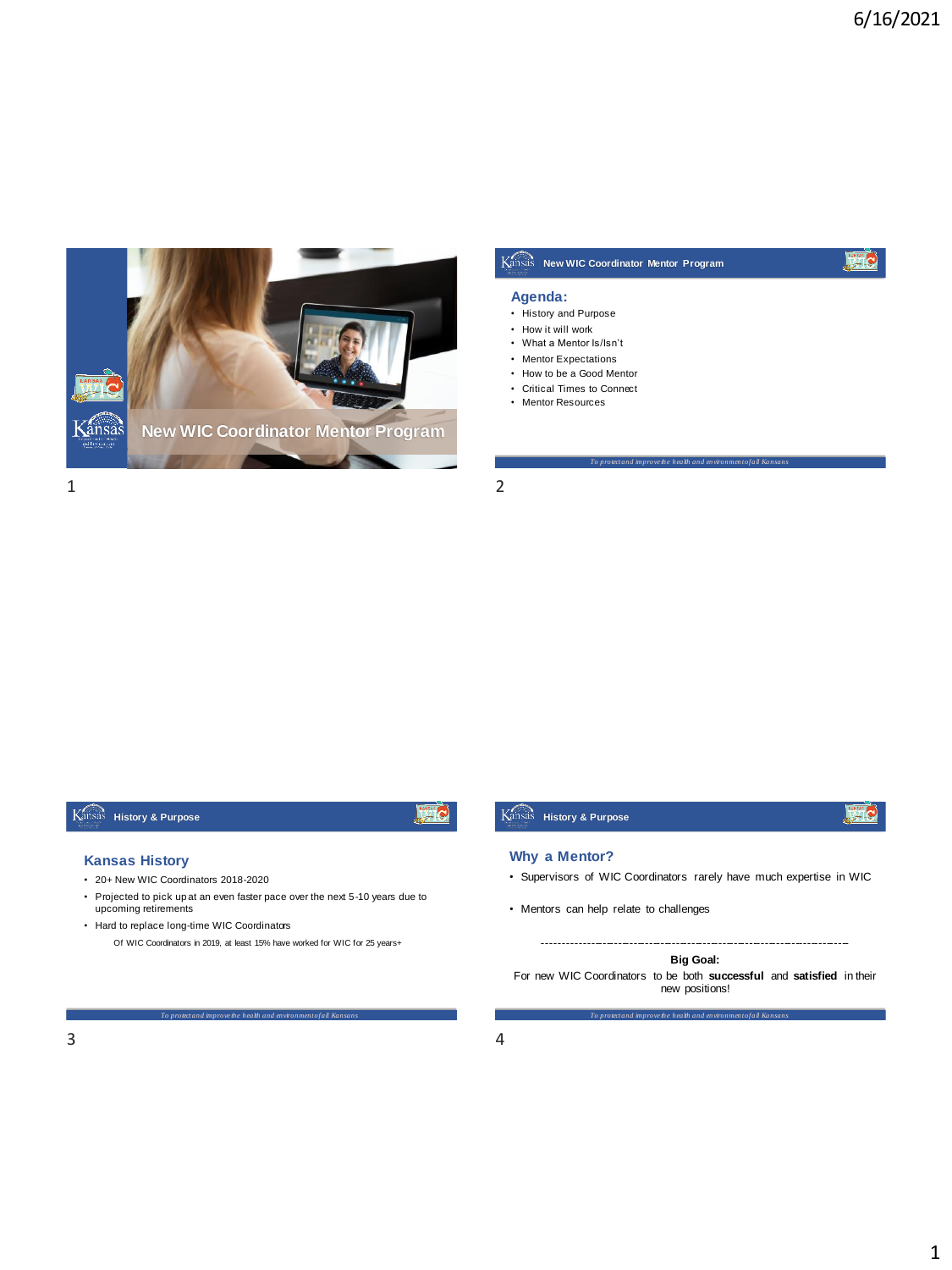#### Kansas **History & Purpose**

## **New WIC Coordinator Mentor Program Planning Committee**

| <b>Name</b>                              | lAgency            |
|------------------------------------------|--------------------|
| Heather Peterson, RD, LD                 | Reno County        |
| Kav Powell, RD, LD, CBE                  | Shawnee County     |
| Kelli Waggoner, BSN, RN                  | Cowley County      |
| Lisa Medrow, RDN, LD                     | State Agency       |
| Patrice Thomsen, MS, RD, LD State Agency |                    |
| Tiffani Krause, RN                       | Seward County      |
| Tracy Sabo, MS, RD, LD                   | Geary County-Konza |

*To protect and improve the health and environment of all Kansans*

| $\overline{\phantom{0}}$ | $\overline{\phantom{0}}$ |
|--------------------------|--------------------------|
| Е                        | ь                        |
| ٮ                        | ັ                        |
|                          |                          |



*To protect and improve the health and environment of all Kansans*

**WIC Coordinator Training Plan #5089**

• Quick Start Guide • WIC Roles and Staffing • Budgets 101 • Affidavits 101

• BFPC Program

• Which Reports Should I Run? • Tough Issues

**History & Purpose**

• Inventory: Equipment, Cards and Pumps • Maintaining and Building Caseload • Management Evaluations • Vendor Management for WIC Coordinators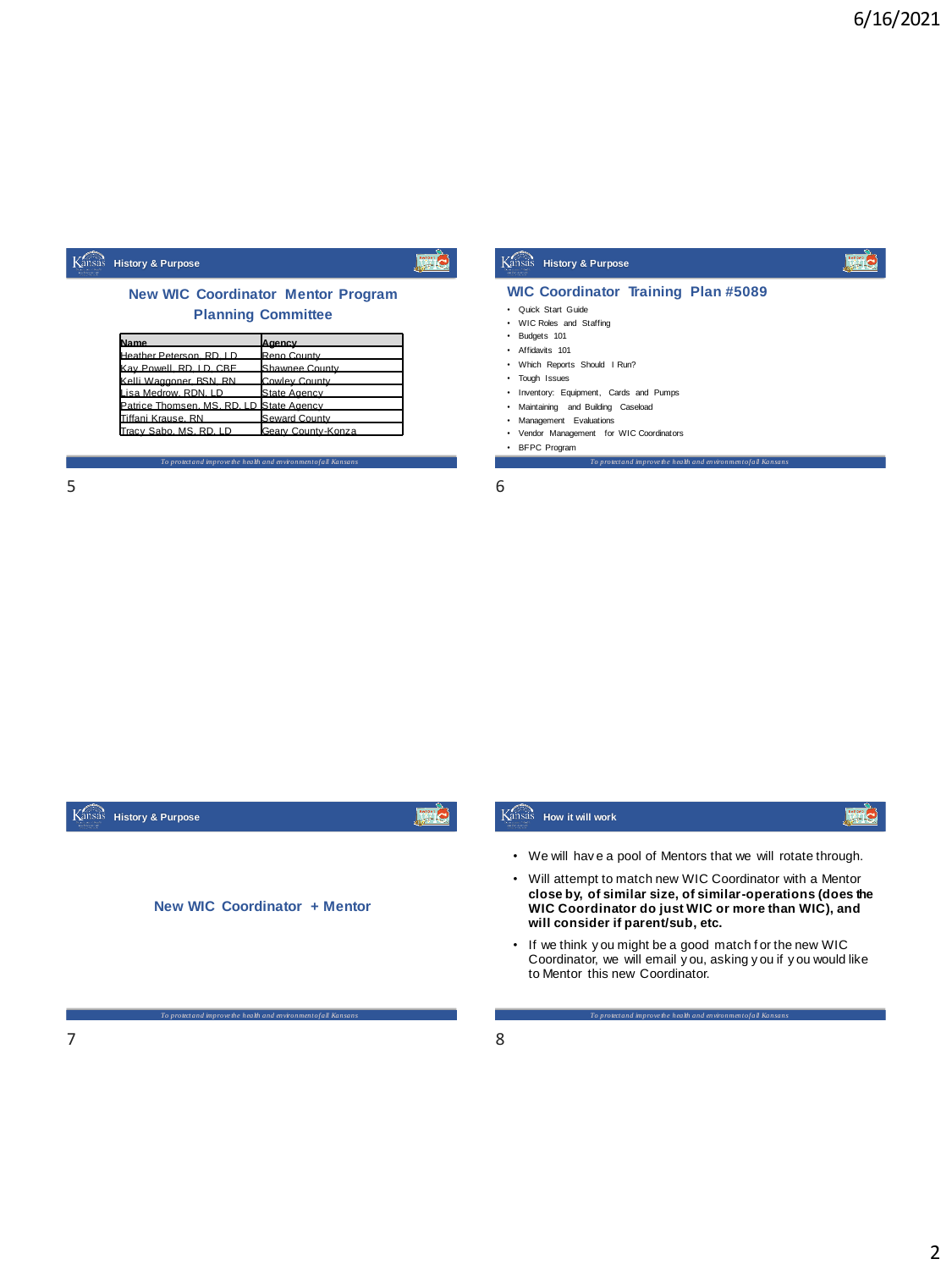#### Kansas **How it will work**

- If y ou say no, not right now, we will ask the next closest match.
- If y ou say yes, we will email y ou and the new Coordinator to connect y ou and y ou will take it f rom there.

*To protect and improve the health and environment of all Kansans*

| What a Mentor Is/Isn't                                                                                        |                                           |
|---------------------------------------------------------------------------------------------------------------|-------------------------------------------|
| ls……                                                                                                          | lsn't                                     |
| Encouraging and supportive                                                                                    | Discouraging                              |
| Someone who can help plan in advance "Late to the party"                                                      |                                           |
| There to bounce ideas off of                                                                                  | In authority to say "yes" or "no"         |
| Someone who works closely with the SA A know-it-all who doesn't think it's<br>and knows when to ask questions | important to ask the SA questions         |
| Familiar with policies and where to locate<br>valuable information                                            | Guessing at the right answers             |
| Able to share past experiences                                                                                | The boss or trainer or State Agency staff |

*To protect and improve the health and environment of all Kansans*

9 10

## **Mentor Expectations**

# Fig

## **Expectations of a Mentor:**

- Complete the WIC Coordinator Training Plan on KS-TRAN #5089.
- Commit to serving as a Mentor for one year.
- Contact your Mentee regularly!
- Advise your Mentee to contact their SA Lead.
- Count your Mentor time as WIC Admin time.

## *To protect and improve the health and environment of all Kansans*

**File** 

### **How to be a good Mentor:**

**How to be a good Mentor**

- Want to help others!
- Be available
- Stay on top of WIC knowledge/skills
- Be willing to share personal experiences, including failures
- Keep learning
- Develop others

*To protect and improve the health and environment of all Kansans* Abbajay, Mary. "Mentoring Matters: Three Essential Elements of Success." *Forbes,* 20 Jan. 2019.<br>Forbes. https://www.forbes.com/sites/manyabbajay/2019/01/20/mentoring-matters-three-essential-<br>element-of-success/#108f88845a